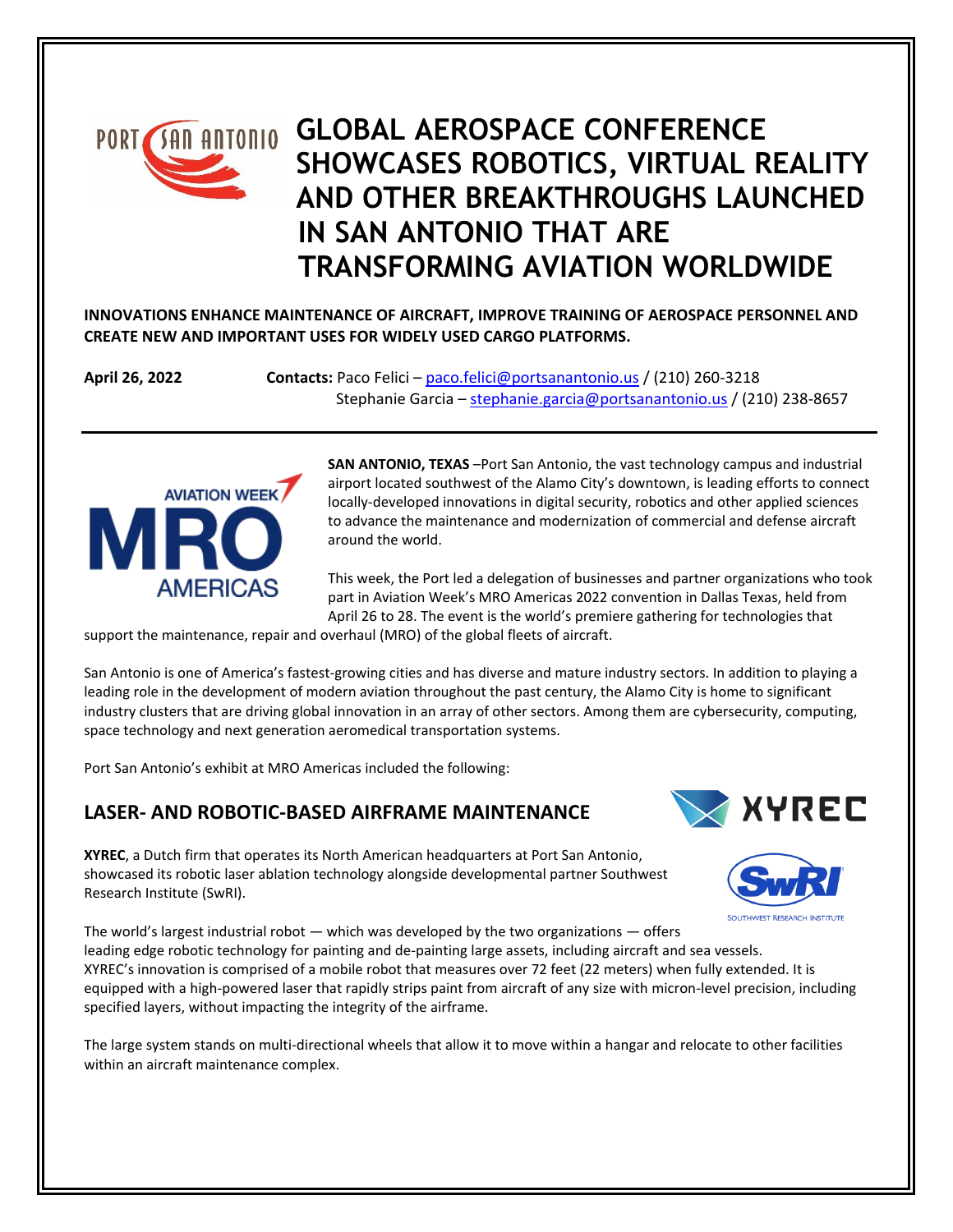The technology revolutionizes one of the most in-demand services required over the lifespan of a typical airplane. The world's fleet of over 125,000 aircraft must be repainted on a regular basis to ensure aerodynamic efficiency and corrosion prevention, among other operational considerations. They are also repainted whenever an airline or other operator alters brand design elements or sells the aircraft to another user.

Traditional de-painting involves soaking the airframe with large amounts of solvents, followed by further hands-on scrubbing by technicians. This costly and labor-intensive process carries a significant environmental impact, and the chemicals could pose a health hazard to personnel.

Thanks to the new de-painting process, XYREC's technology immediately vacuums paint particles as the laser passes over the surface of the aircraft. As the paint is removed, the particles are directly contained in a sack that can be disposed of easily.

Paint stripped from a single wide-body aircraft using XYREC's laser technology generates approximately two pounds (one kilogram) of waste in powder form. This is in stark contrast to traditional methods, in which the same aircraft will require approximately 475 gallons (1,800 liters) of harsh chemicals and an additional 3,700 gallons (14 cubic meters) of water to de-paint.

Furthermore, depending on circumstances, the overall process also eliminates up to 30 tons of carbon dioxide emissions per painted aircraft that would otherwise be generated through chemical-based methods. As the technology is adopted across the world — with a potential market of tens of thousands of



**XYREC's robotic technology can measure over 72 feet when the arm is fully extended. Here, the large crane-mounted robot is positioned directly outside the company's new facility at Port San Antonio — XYREC'S first North American operation.**



**Southwest Research Institute used the B727-200 owned by XYREC to conduct tests of the new depainting technology.**

aircraft as well as many more naval vessels — the overall environmental benefit to the planet will be significant.

For aircraft operators, XYREC's technology significantly reduces costs and turnaround time and eliminates the need for storage, handling and disposal of harsh chemicals. That efficiency allows operators and maintenance shops to reduce overhead costs and return passenger, cargo and military aircraft back into service sooner — reducing turnaround time by up to 60 percent.

### **TRANSFORMING THE USES FOR CARGO AIRCRAFT**

in the world, offering interoperability on the C-130 and C-17 and without the need for waivers.





**Interior of the medical module.**

#### Founded nearly 30 years ago in San

Antonio, exhibitor Knight Aerospace is building a global profile by developing an array of self-contained modular units and other products that can be quickly installed and secured in the cargo hold of different types of aircraft to meet different needs. Basic units include palletized passenger seating, kitchen galleys and lavatories that significantly increase passenger comfort.

In recent years, the company has been at the forefront of integrating its aerospace expertise with medicine, resulting in the creation of the first-of-itskind Aeromedical Bio-Containment Module (ABCM).

This self-contained, hospital-caliber medical module allows for the safe transport of highly contagious or critically injured patients on board of an array of large cargo aircraft. In addition, utilization of the patient area in the Module can be expanded to transport critical vaccines. It is the first fully airworthy modular system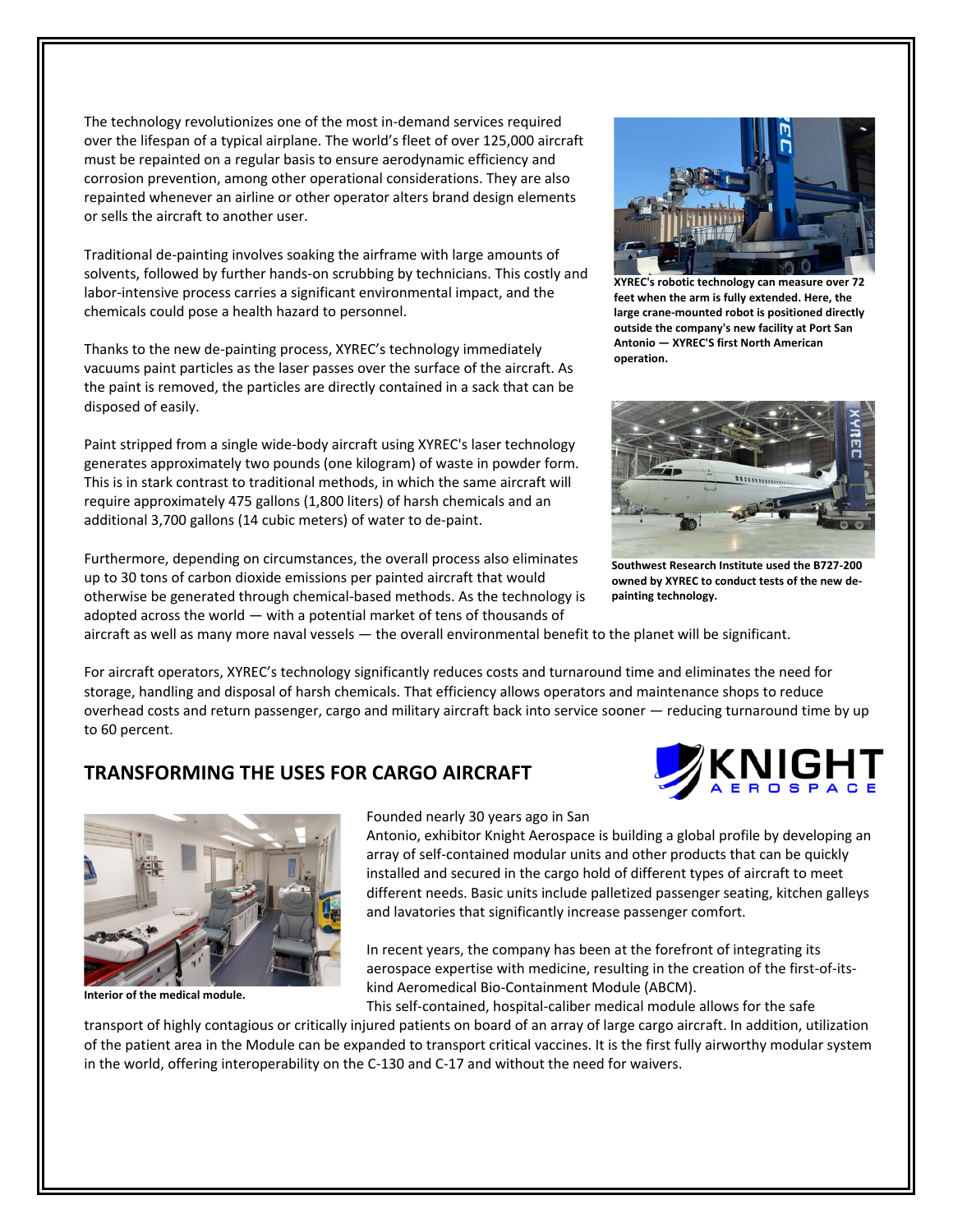The Royal Canadian Air Force (RCAF) is now using the new technology. It will also be capable to evacuate injured or critically ill troops from anywhere in the world and it will similarly support Canada's international and domestic humanitarian missions.



**The first medical module as it is loaded onto a Royal Canadian Air Force aircraft at Kelly Field in early 2021 – ready to undertake life-saving missions in Canada and around the world.**

Knight is in discussions with several other defense and non-governmental organizations who can benefit from the life-saving technology.

Hermetically sealed and negatively pressurized with an independent air supply, the new technology protects the pilots and aircrew outside the module from infection. This also allows aircraft to be returned to service immediately upon unloading the ABCM by eliminating the need for costly and time-consuming decontamination of the plane.

The ABCM is outfitted with state-of-the-art medical equipment and offers a wide range of critical care capabilities. These allow for the treatment of ill patients while in flight, including performing emergency surgery.

Upon landing, the unit can continue operating on the ground, since all that is required is an electric supply such as a gaspowered generator. This capability allows for the expansion of field hospitals and other temporary medical facilities that are dealing with pandemic surges or other emergencies. The ABCM can also provide much-needed care to remote places that currently lack such facilities altogether.

The airworthiness of the new technology is assured as it has been built using the highest of military and FAA standards. Knight's many platforms, including the ABCM, have been proven and certified over the course of the company's history.

As part of that development of the ABCM technology, the company worked in close alignment with numerous defense and medical organizations around the world, including the U.S. Centers for Disease Control (CDC), to develop a product that can provide the highest quality medical care while in flight and can be adapted to meet different needs.

Knight began to build its expertise long before the current COVID-19 pandemic. Its medical team is led by Dr. Paul K. Carlton Jr., a retired U.S. Air Force Surgeon General who is one of the world's top experts in medical evacuation. Among his accomplishments, he is the developer of Critical Care Air Transport Team (CCATT) currently used by the U.S. Air Force and military forces around the world and serves as an advisor to Knight. The company's Chief Medical Officer, Dr. Jay Johannigman, is a colonel in the U.S. Army Reserves with decades of military medicine experience, including as a leading combat surgeon.

## **VR/AR TRAINING**





**The flight simulator being developed by IMG Studios for Air Force use allows players to first "build" their aircraft and, subsequently, test the platform's performance based on numerous physics, mechanical and engineering criteria.**

The IMG Studio, a San Antonio-based womanowned creative agency specializing in video game

development for educational and marketing purposes, is building a flight simulation video game to help support recruitment and training of U.S. Air Force personnel—particularly those focused on pursuing STEM-based careers. The project was awarded a Phase I Small Business Innovation Research (SBIR) contract from AFWERX—the Air Force's innovation acceleration program.

The company is currently working towards a Phase II AFWERX contract which will fund further development of the game. Unlike traditional flight simulation games, the one being developed by IMG allows users to design, test, and build different military aircraft based on a set of guidelines and goals. The game

challenges players to consider different criteria when engineering their aircraft. Challenges may include staying below a